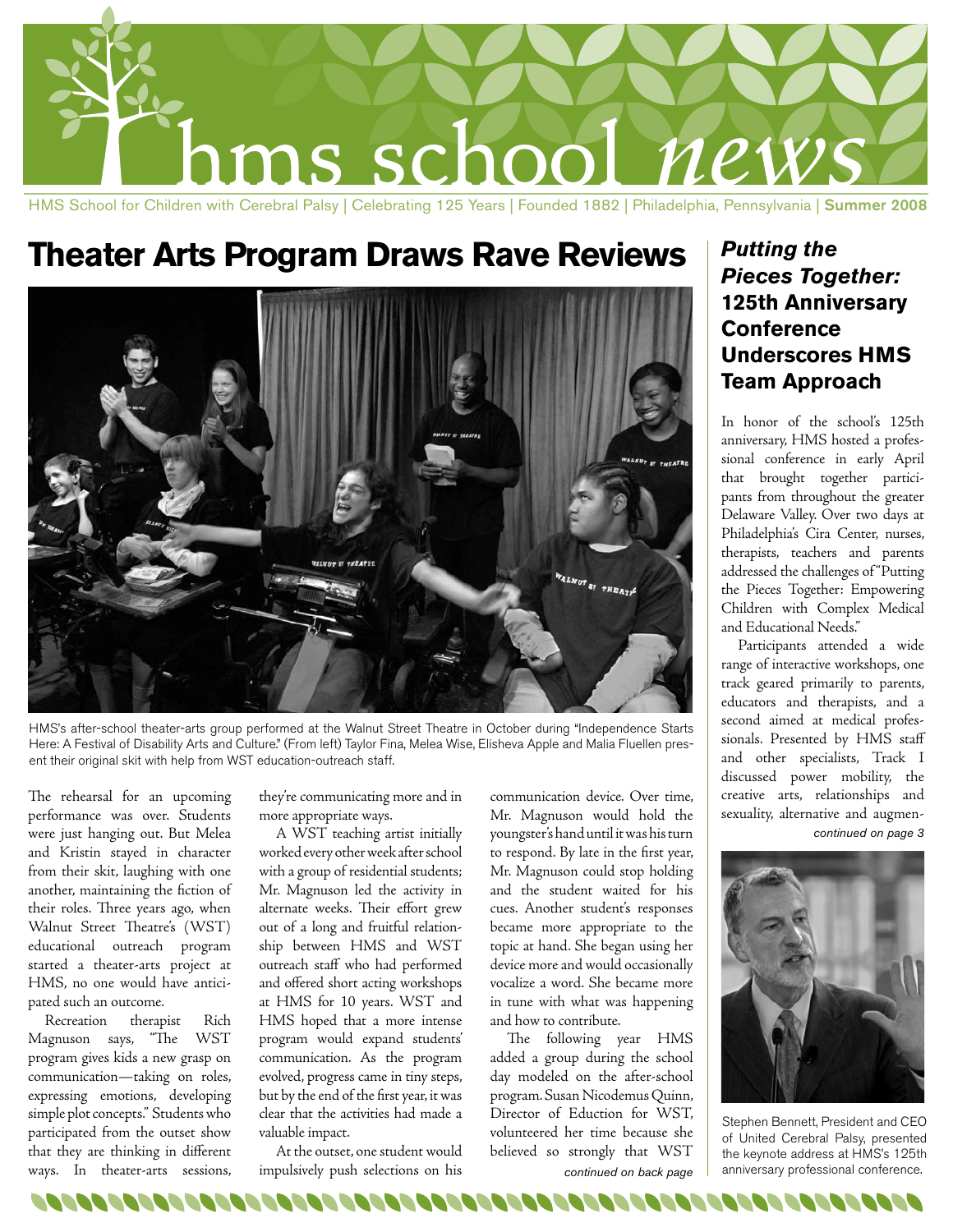

#### **Executive Director's Message**

By Diane L. Gallagher, PhD

This issue of the newsletter highlights HMS's history of cutting-edge programs that expand students' ability to communicate. An essential ingredient of our success is putting youngsters in real-life situations that motivate them to apply what they learn in classroom and therapy sessions.

We regularly take groups of students for trips into the community. A walk through Clark Park, a trip on a SEPTA bus or one of many planned outings to restaurants, sporting events and a variety of performances—these opportunities excite students' desire to talk about their experiences.

We invite community members to visit HMS as guest readers or as participants in other special occasions. They talk with students about their work and their personal experiences, expanding students' world view and further encouraging communication.

As part of our regular program, students participate every week in intensive creative-arts activities that stimulate their imagination and profoundly impact their desire to express themselves. The Walnut Street Theatre (WST) program described in this newsletter is a program that has not only stretched our students' capabilities, but also staff expectations. WST has allowed us to see how students can participate when we might not have thought it possible and to recognize their capacity to present a different side of themselves as learners. We've watched youngsters step out of themselves to take on a role—presenting someone else's perspective is a sophisticated concept. It teaches us how important it is to provide students with varied opportunities for self-expression.

Similarly, when children interact each week with their "Something Magical" partners from Germantown Friends School, they stretch to communicate because their motivation level is so high. In therapy, a decision is made about a child's device. The therapist begins the learning curve with classroom support. But all of these special programs and activities—in school and out—take that child's interest and learning to another level.



Eiko Fan, curator of HMS's Art in City Hall show and the school's art instructor, acknowledges the crowd's applause for her outstanding work with students.



Mayor Michael Nutter greets his likeness, created by students, at the opening reception for HMS students' Art in City Hall show.

## **Art in City Hall Showcases HMS Student Work**

HMS student art enlivened the walls of Philadelphia City Hall this spring. The students' powerful work was selected for a six-week show by Art in City Hall, a program that showcases local artists and young artists who love to create. The show also paid tribute to Eiko Fan, HMS art instructor, who has helped students to communicate their passion through art for almost 20 years.

Mayor Michael Nutter attended the show's opening reception on March 3 to chat with students and their families, staff, board members and other invited guests and to get an up-close look at the Michael Nutter life-size sculpture students created for the show.

The well-attended event amazed and delighted those who walked the halls to enjoy each student's work. Interspersed with the art were photographs of students making art. Ms. Fan leaves no stone unturned

in devising ways for youngsters to participate in the process, and the photos highlighted some of the methods she has developed for empowering their efforts. Students use their hands, their feet or adapted brushes and tools—whatever works. As Ms. Fan has said, "I try to find a different way for everyone's small movements to become the power they can create with."



The Mayor spent time greeting guests at the reception. Here he chats with student Shannon Ward and her mother, Janine Blyth.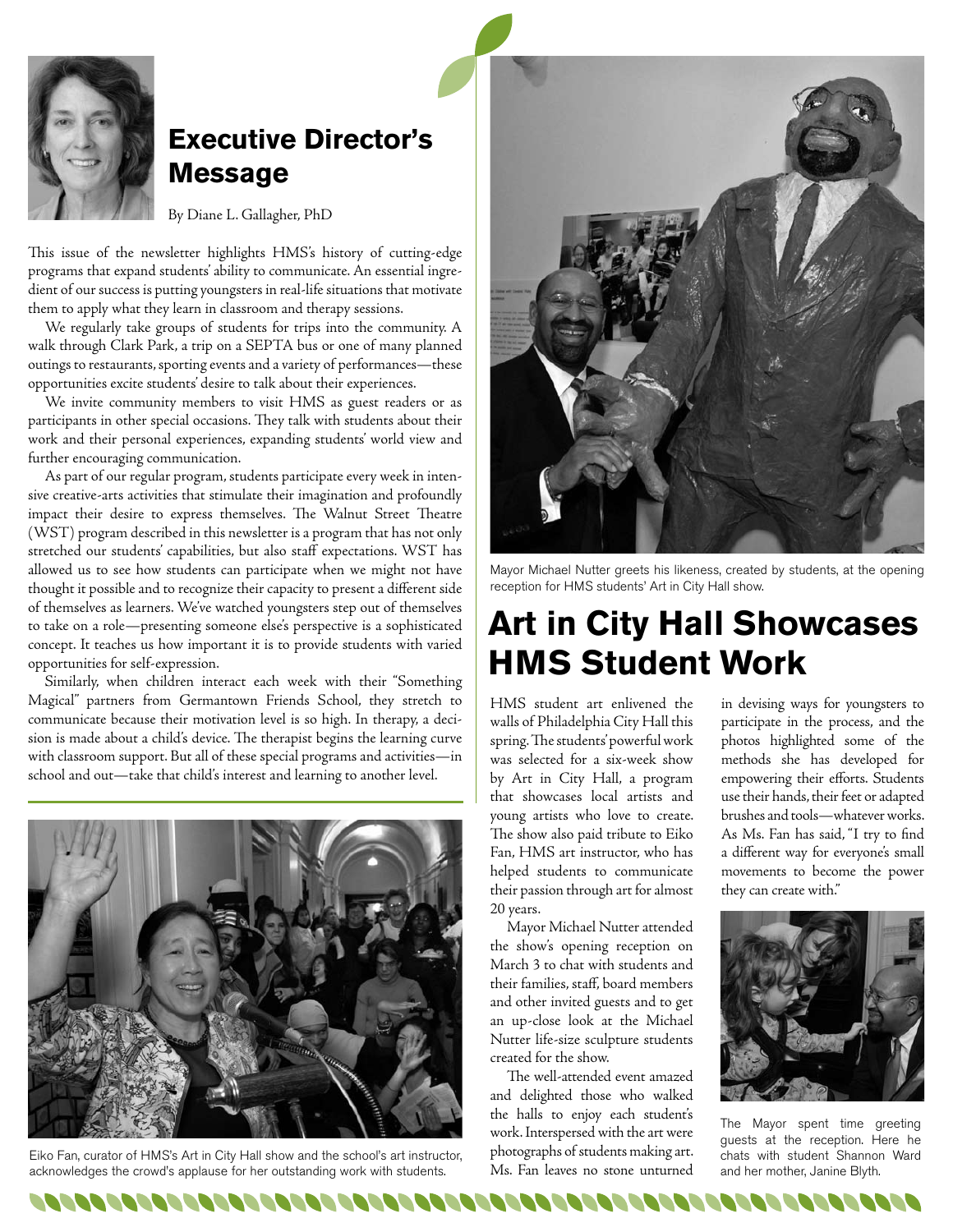

### **HMS at 125: Giving Students a Voice**

HMS School is a pioneer in expanding students' communication. In every decade, administration and staff have sought cutting-edge techniques, benefited from top scholarexperts, developed specialized techniques and acquired the latest equipment.

From the 1960's, when HMS began to focus on children with cerebral palsy, the speech/language pathology department has expanded with the school's increasing enrollment and severity of students' disabilities. When Addy Schultz came to HMS in 1967 as department head, she joined two part-time staff serving 37 students. Today, the department has three full-time and two part-time speech/language pathologists and a full-time speech therapy assistant for 57 students. And major advancements in technology have provided many more treatment options.

"We had no electronics," Ms. Schultz says. "We used customdesigned, hand-made language boards." With input from staff, parents and the student, speech therapists designed the board around the child's vocabulary and the way the child could point or access the pictures. Boards were time consuming and tedious to construct. As the child progressed, the therapist needed to design and make more sophisticated boards.

Prior to language boards, children who could not speak were forced to be more reactive, responding to "yes" or "no" questions. Language boards gave them the opportunity to initiate conversation. But not everyone embraced boards.

"Some saw boards as a crutch and thought the child would never try to communicate independently," says Ms. Schultz. "I found the opposite. Boards remove stress and frustra-



A one-on-one language session in the late 1960's focuses on articulation.

tion, making it easier for the child to try. And children who can't speak don't have experience with expressive language. Boards are a big help with language learning and other skills."

Ms. Schultz had studied at Penn State with Dr. Eugene McDonald, renowned for his expertise in speech/ language development and therapy. Beginning in 1959, he became a valued consultant with HMS for almost 40 years and an innovator in speech for children with cerebral palsy (CP). Together, drawing from their work at HMS, they published a seminal article in speech literature in 1973 on using communication boards with children who have CP.

Dr. "Mac" had a huge impact at HMS. He helped children think in logical ways to communicate. An excellent clinician, he used a holistic approach to assess children and, with staff, planned students' treatment



programs and helped to problemsolve for their care. He consulted with staff and students' families, fostered staff development and brought stateof-the-art research to HMS.

Sally Greenberg, another of his

In the early 1980's, Pam Price (left) points to a selection on her language board, while Andy Sipple activates an early electronic communication device with a head pointer.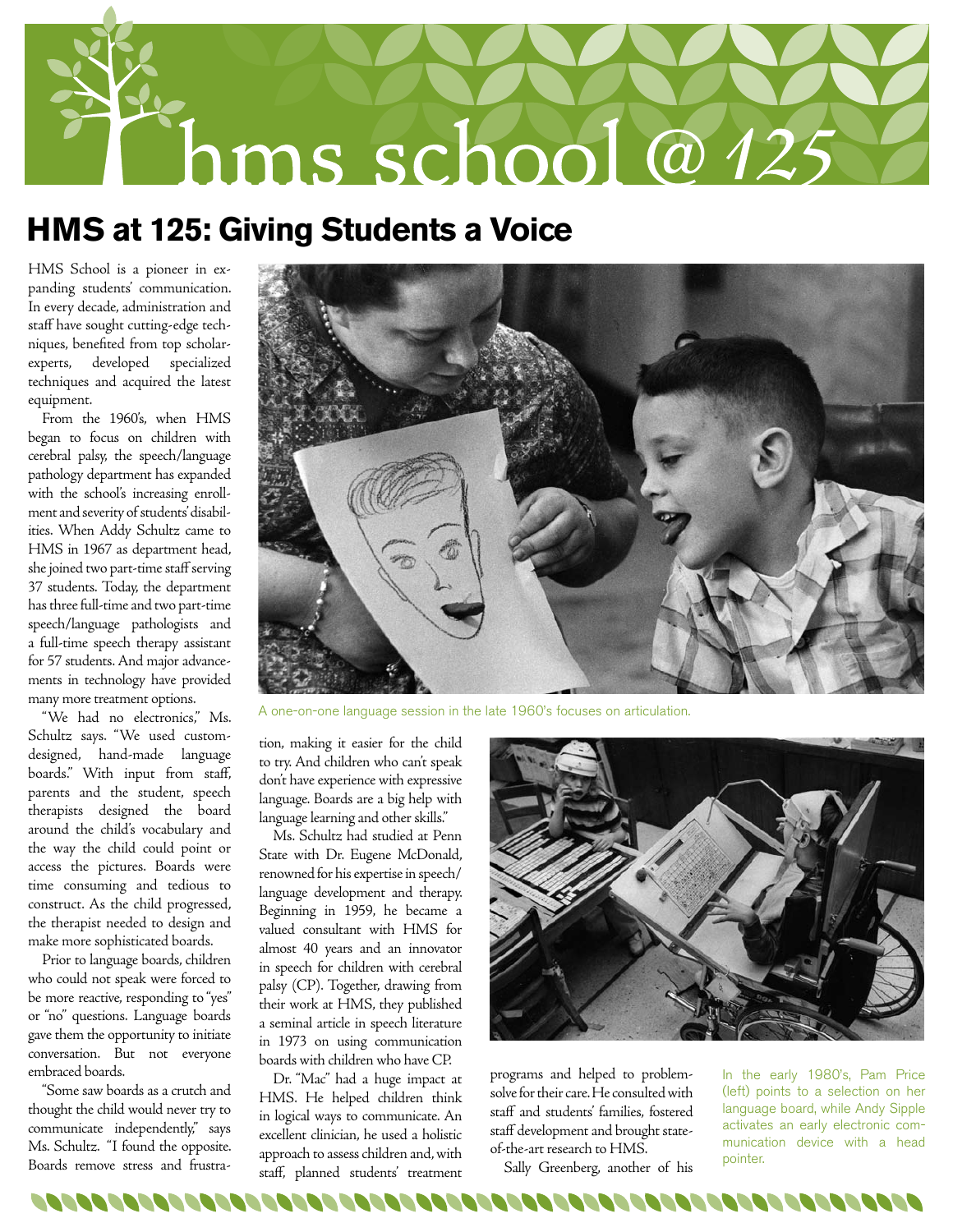

Tom Porreca points to an image on his communication device while working with his one-to-one aide Tracy Walker.



Ashley Overton communicates the pudding flavor she prefers to speech therapist Tonja Johnson by using a switch to indicate her choice on her electronic communication device.

0000000000000000000000000000

graduate students, was impressed during a field trip to HMS with a CP class. She joined the staff in 1969 when HMS was incorporating a variety of techniques in addition to language boards. Dr. McDonald had introduced Blissymbolics to HMS, a system for nonverbal individuals that represents ideas with graphic symbols and provides an alternate means of communication. In the 1970's, HMS had a class for hearing-impaired students with CP who used a combination of language boards, sign language, speech and Blissymbols. HMS also enrolled students who could speak and did work in articulation and language skills.

When Ms. Greenberg left HMS from 1981-1988 to raise a family, there were already prototypes for the first electronic communication devices; on her return, devices were in use at the school. Early devices had no voice output, limited pre-programmed vocabulary and used a ticker tape printout. By the 1980's, devices had robotic-sounding computer voices. They could be mounted on a wheelchair but were large and unwieldy. Earlier models were most suitable for children with adequate hand skills to activate the device. Meredith Cracknell, Speech

Therapy Coordinator, who came to HMS in 1987, explains that later technological advancements enabled students to operate devices with other means.

Devices evolved from those with a limited vocabulary to more dynamic units that provided an extensive vocabulary. They also became smaller, lighter and more portable. As devices became more sophisticated, it became easier for children to initiate communication and to learn that they could have a significant impact on their environment.

Despite technology's innovations, Ms. Greenberg, who retired in 2007, cites several important threads running through the decades. One is assessment. Regardless of what means of communication a child uses, "The same things we're assessing now, we were assessing in the early days… vision, developmental level, ability to access things like the board and tray and seating," she says. A second thread is HMS's commitment to continually reassess the student and to update whatever assistive communication methods the child uses, keeping images, vocabulary and messages current and meaningful.

And a third thread is the team. "There's always been a team approach at HMS," says Ms. Greenberg. "I could always go to a colleague and say, 'I need your help with this positioning or seating.'

00000000000000000000000000

Having everyone physically nearby and willing to share information was important—and the meetings that pulled everyone together."

Throughout her long tenure, Ms. Greenberg applied the same philosophy. Knowing the huge impact of a child's communication skills, she believes a therapist should aim for the best functional communication possible, which might call for a combination of signs, gestures, a language board or an electronic device.

Ms. Cracknell says, "Technology has opened many doors, but it isn't functional in every situation and it does go down, so our goal is for children who use a device to have back up like a language board, gestures or vocalization."

Christina Coia, HMS Director of Education, points out that HMS has been a pioneer in providing a variety of low-tech, manual techniques to aid children's communication. "We offer communication opportunities for children at all levels and meet their physical challenges. We aim to maximize linguistic capabilities," she says.

"We're not married to any one brand or device. Our therapists learn all of the devices and take students through an extensive evaluation process," she adds. "HMS's speech therapists are assistive technology specialists, making it a point to stay current."

HMS can now borrow stateof-the-art devices from lending libraries supported by PA Department of Education. Given the cost of high-tech devices, therapists can try out a student with a particular device before attempting to find funding through the school district or insurance.

As students' needs have changed and become more complex, the school has continued to find ways for each child to communicate. Staff apply their knowledge, experience and dedication to maximizing each student's self-expression. "As a result of our philosophy," Ms. Coia says, "kids who for years used a single switch have been able to branch out and use more sophisticated means of communication. Our commitment is in finding a voice for every student."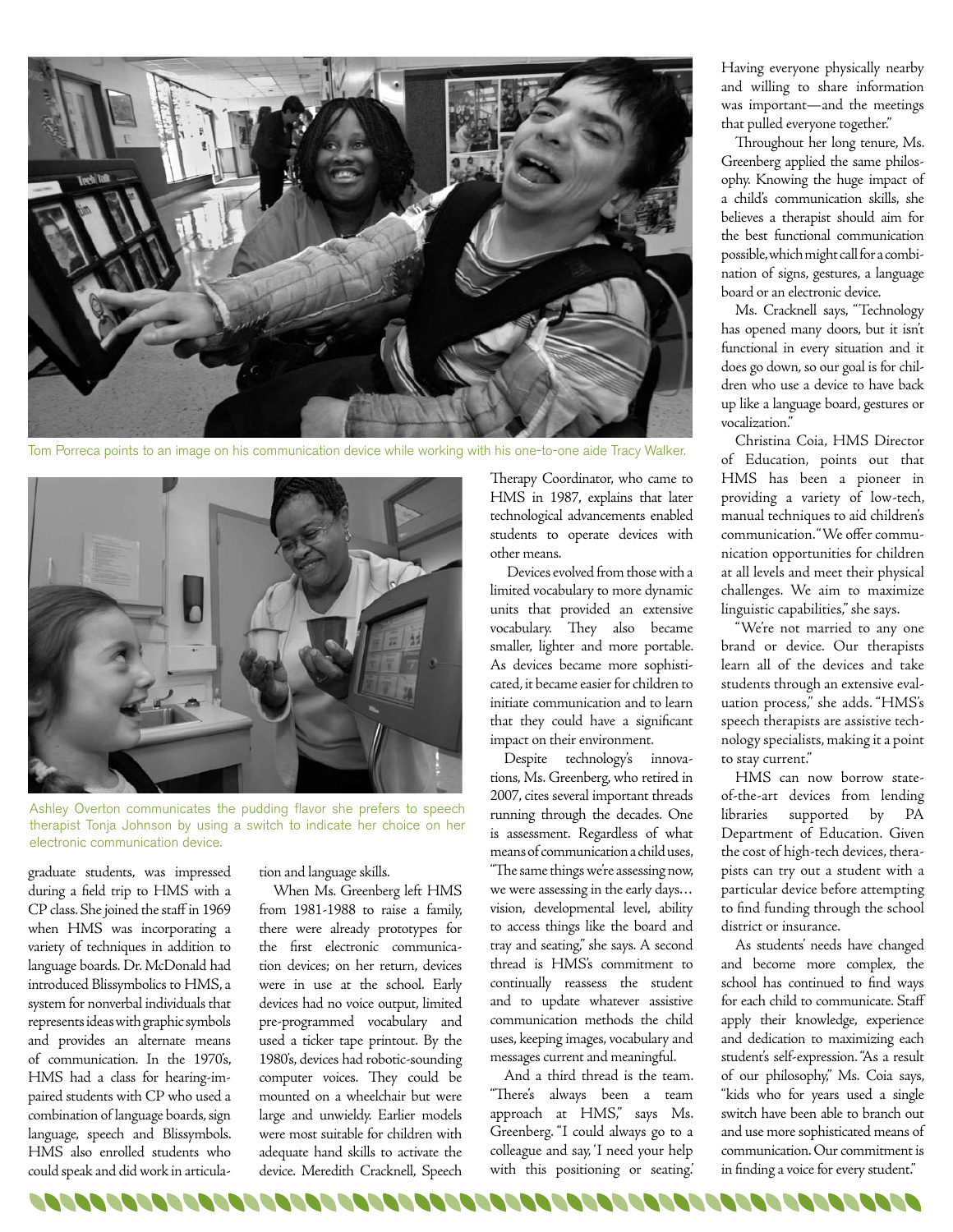#### **Student Art Show Opens with Fanfare**

Always a celebratory event, opening day of the annual student art show moved up a notch in this, HMS's 125th anniversary year. Anne d'Harnoncourt, Director and CEO of the Philadelphia Museum of Art and Maida Millone, Executive Director of the Center for Emerging Visual Artists joined the festivities to serve as judges for the show.

Clearly moved by the experience, Ms. d'Harnocourt praised students' talents and noted how the importance of art comes through in their work. She recognized that for children who have little control over their hand and/or arm movements and who are nonverbal or have limited verbal skills, art becomes an especially important form of communication and an opportunity to build self-esteem. But she also emphasized how essential it is for art to be a part of everyone's life. She and Ms. Millone each presented two student awards, while other young artists received medals for works selected by each department at HMS.

Eiko Fan, HMS art instructor, rose to the challenge of hanging two overlapping shows—the in-house show and Art in City Hall opened only a week apart. It's a credit to her motivational approach with HMS students that she had more than enough outstanding work to choose for both events.

*The HMS community is saddened by the recent news of Anne d'Harnoncourt's death. We are grateful for her interest in our students and for taking the time to be with us for their show.*



HMS art instructor Eiko Fan holds up a painting by Carolyn Miller as Carolyn receives an award presented by Maida Millone, Executive Director of the Center for Emerging Visual Artists and Anne d'Harnoncourt, Director and CEO of the Philadelphia Museum of Art during HMS's Annual Art Show.



### Amazing **Dedication**

Dorm aide Mary Ann Wilson was honored at the Holiday Show for 45 years of devoted service to HMS students. She holds a photo of herself caring for a student in 1962.



# Valentines for Vets

HMS students hand crafted 125 valentines for HMS's 125 years. A group of students personally delivered the cards to residents of the Philadelphia VA Medical Center's Nursing Home Care Unit. Here Andrew Wyatt shares an exchange with a resident veteran, along with HMS recreation therapist Karen Turek.

#### **125th Anniversary Conference**

*continued from page 1*

tative communication and a holistic approach to development. Track II addressed issues of therapeutic feeding, nutritional needs, mental health, spasticity, managing a child's return to school following surgery and visual function. Programs of particular interest to parents were finding the balance between stress and resilience and planning for the future.

Stephen Bennett, President and CEO of United Cerebral Palsy (UCP), presented the keynote address, "Getting to the Future Early." He talked about cutting-edge work that could change life significantly for individuals with all types of disabilities. Universal design —adaptive approaches that benefit everyone—will become more common-place. He also described "smart houses" designed to satisfy diverse needs. If someone falls and can't get up, floor sensors pick up data and send the information to a central station for help. The refrigerator might record how long a milk container has been there, its fullness and when to reorder. These designs will allow people with

disabilities to live more independent, self-directed lives.

UCP's strategic plan includes opportunities for people with disabilities to engage with others in the community, creating access to "potent, agile networks." The agency recognizes that change takes place when people with needs work together with other interested parties who have a vested interest.

In another session, James Roebuck, PA State Representative and Chair of the House Education Committee, also urged people to get involved. "You have to be part of the solution," he said, working with others in similar situations to improve education and services for people with disabilities.

Diane Gallagher, HMS Executive Director and Steven Bachrach, HMS Medical Director wrapped up the first day with "Putting the Pieces Together," a model of the team approach and the heart of HMS's program. Integrating elements from the day's sessions, they showed how enormous benefits emerge when all involved share a common vision and set of goals and contribute based on their individual expertise.